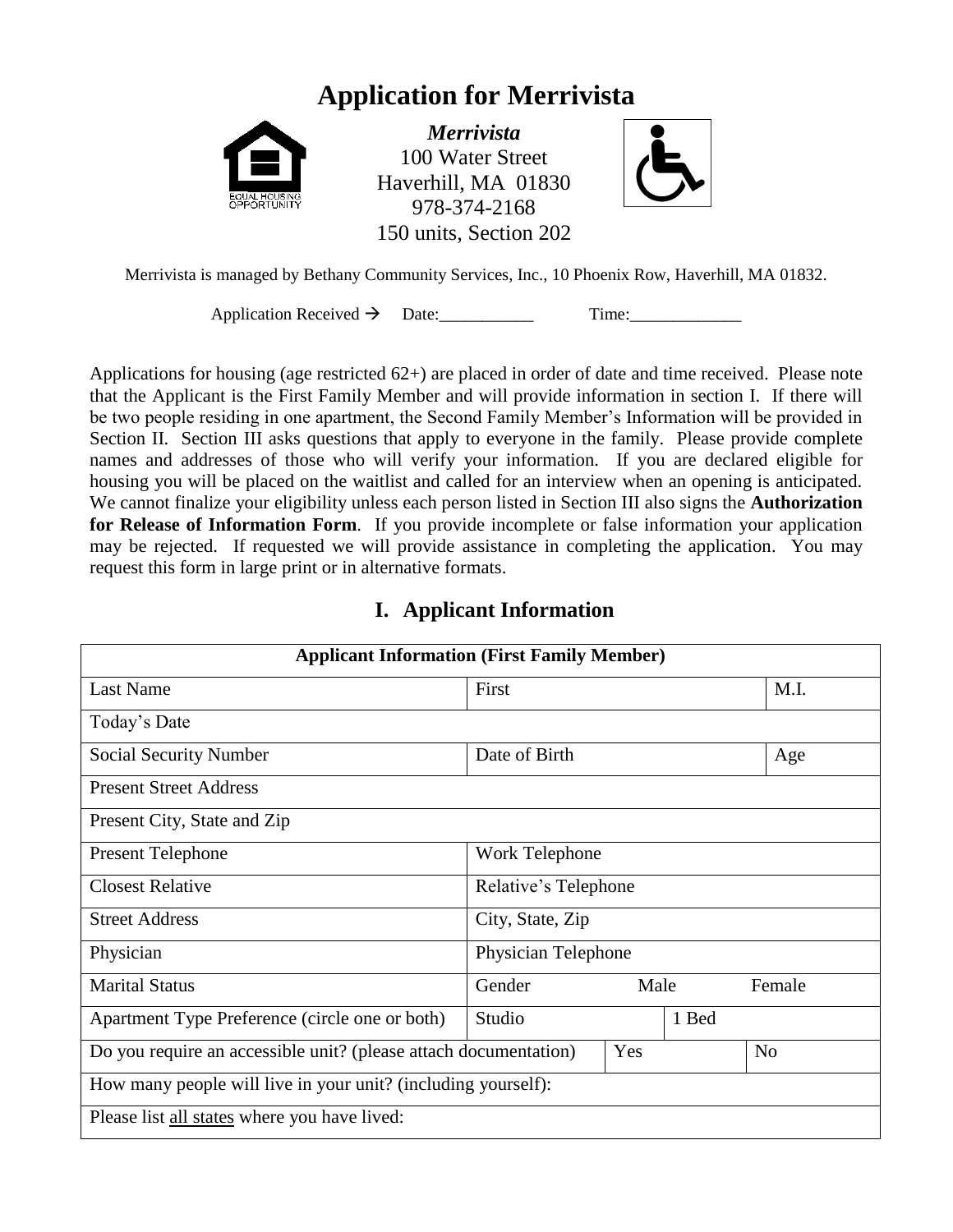| <b>Applicant Information (Continued)</b>                                                                                     |        |                |
|------------------------------------------------------------------------------------------------------------------------------|--------|----------------|
| 1. Do you have a legal right (citizen or legal alien) to be in the United States?*                                           | $Yes*$ | N <sub>0</sub> |
| 2. Are you pregnant, adopting, or seeking legal guardianship of a child?                                                     | Yes    | N <sub>0</sub> |
| 3. Are you a full-time student? (If yes, answer the next section of questions)                                               | Yes    | N <sub>0</sub> |
| 4. Are any full-time student(s) married and filing a joint tax return?                                                       | Yes    | N <sub>0</sub> |
| 5. Are you enrolled in a training program under the Job Training Partnership Act?                                            | Yes    | N <sub>0</sub> |
| 6. Are any full-time student(s) a TANF or a title IV recipient?                                                              | Yes    | N <sub>0</sub> |
| 7. Are any full-time student(s) a single parent living with a minor child who is not a<br>dependent on another's Tax return? | Yes    | N <sub>0</sub> |

## **\*If you answered yes, but are not a citizen you must provide valid documentation for verification of eligible immigration status.**

The following are **optional** and are used for statistical purposes. Check any that apply. Hispanic or Latino Not Hispanic or Latino

| Racial classification is <b>optional</b> and for statistical purposes only. |                                             |
|-----------------------------------------------------------------------------|---------------------------------------------|
| American Indian or Alaska Native                                            | □ Native Hawaiian or Other Pacific Islander |
| $\Box$ Asian                                                                | $\Box$ Black or African American            |

 $Caucasian/White$   $\Box$  Other

### **II. Household Member Information**

(Please list information on the Second Family Member below. If there is no Second Family Member, please write N/A.)

| <b>Second Family Member Information</b>                                                                        |                       |  |                |                |
|----------------------------------------------------------------------------------------------------------------|-----------------------|--|----------------|----------------|
| Last Name                                                                                                      | First                 |  | M.I.           |                |
| Female<br>Gender<br>Male                                                                                       | Date of Birth         |  | Age            |                |
| <b>Social Security Number</b>                                                                                  | <b>Marital Status</b> |  |                |                |
| <b>Relationship to Applicant</b><br>Occupation                                                                 |                       |  |                |                |
| N <sub>o</sub><br>Do you require an accessible unit?<br>Yes                                                    |                       |  |                |                |
| Please list all states where you have lived:                                                                   |                       |  |                |                |
| 1. Do you have a legal right (citizen or legal alien) to be in the United States?*<br>$Yes*$<br>N <sub>0</sub> |                       |  |                |                |
| Yes<br>2. Are you pregnant, adopting, or seeking legal guardianship of a child?                                |                       |  | N <sub>o</sub> |                |
| 3. Are you a full-time student? (If yes, answer the next section of questions)<br>Yes                          |                       |  |                | N <sub>0</sub> |
| 4. Are any full-time student(s) married and filing a joint tax return?<br>Yes<br>N <sub>0</sub>                |                       |  |                |                |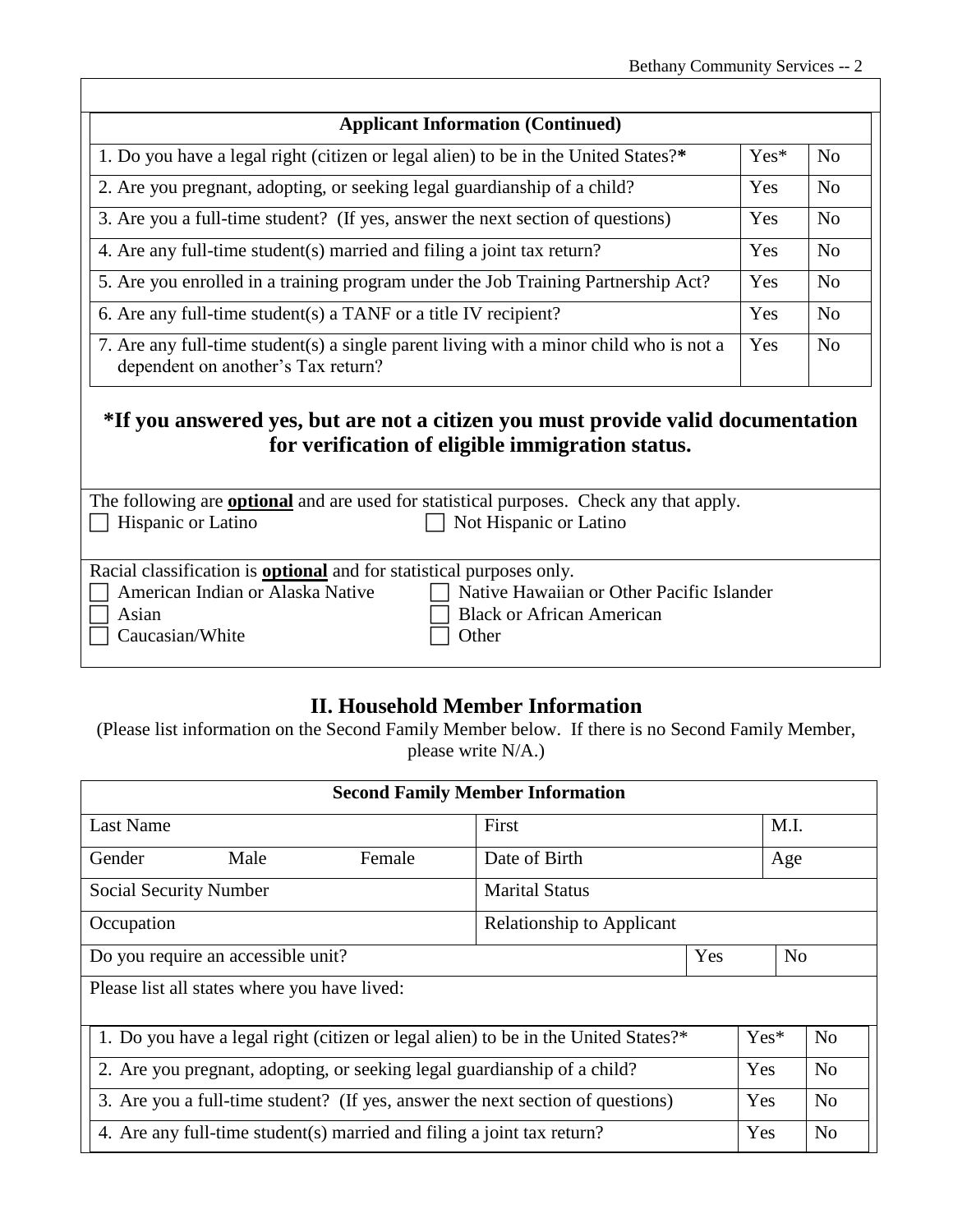Bethany Community Services -- 3

|  | 5. Are you enrolled in a training program under the Job Training Partnership Act?                                            | Yes | N <sub>o</sub> |
|--|------------------------------------------------------------------------------------------------------------------------------|-----|----------------|
|  | 6. Are any full-time student(s) a TANF or a title IV recipient?                                                              | Yes | N <sub>o</sub> |
|  | 7. Are any full-time student(s) a single parent living with a minor child who is not<br>a dependent on another's Tax return? | Yes | N <sub>o</sub> |

## **\*If you answered yes, but are not a citizen you must provide valid documentation for verification of eligible immigration status.**

| The following are <b>optional</b> and are used for statistical purposes. Check any that apply. |                                                  |
|------------------------------------------------------------------------------------------------|--------------------------------------------------|
| $\Box$ Hispanic or Latino                                                                      | $\Box$ Not Hispanic or Latino                    |
| Racial classification is <b>optional</b> and for statistical purposes only.                    |                                                  |
| $\Box$ American Indian or Alaska Native                                                        | $\Box$ Native Hawaiian or Other Pacific Islander |
| Asian                                                                                          | <b>Black or African American</b>                 |
| $\Box$ Caucasian/White                                                                         | Other                                            |
|                                                                                                |                                                  |

### **III. Family History**

(Questions in Section III are applicable to everyone in the family.)

| Do you live or have you ever lived in subsidized housing? (circle one)<br>Yes OR<br>N <sub>o</sub> |                                        |  |
|----------------------------------------------------------------------------------------------------|----------------------------------------|--|
| Where?                                                                                             |                                        |  |
| Have you ever been evicted from housing (circle one)? Yes OR No                                    |                                        |  |
| If you answered yes to the above question, why were you evicted?                                   |                                        |  |
| Will any family members live anywhere else?                                                        | Will any of these live here part-time? |  |
| Yes OR No                                                                                          | Yes OR No                              |  |
| Will this information change? Yes OR No Do any require a live-in aide? Yes OR No                   |                                        |  |

Please provided more information if you have answered yes to any of the above: (Provide the name and contact information for your physician if you are requesting a live-in aide).

Name and address of current landlord (if you rent)

| Name                | Telephone                          |
|---------------------|------------------------------------|
| <b>Street</b>       | City State Zip                     |
| <b>Current Rent</b> | Length of Tenancy/security deposit |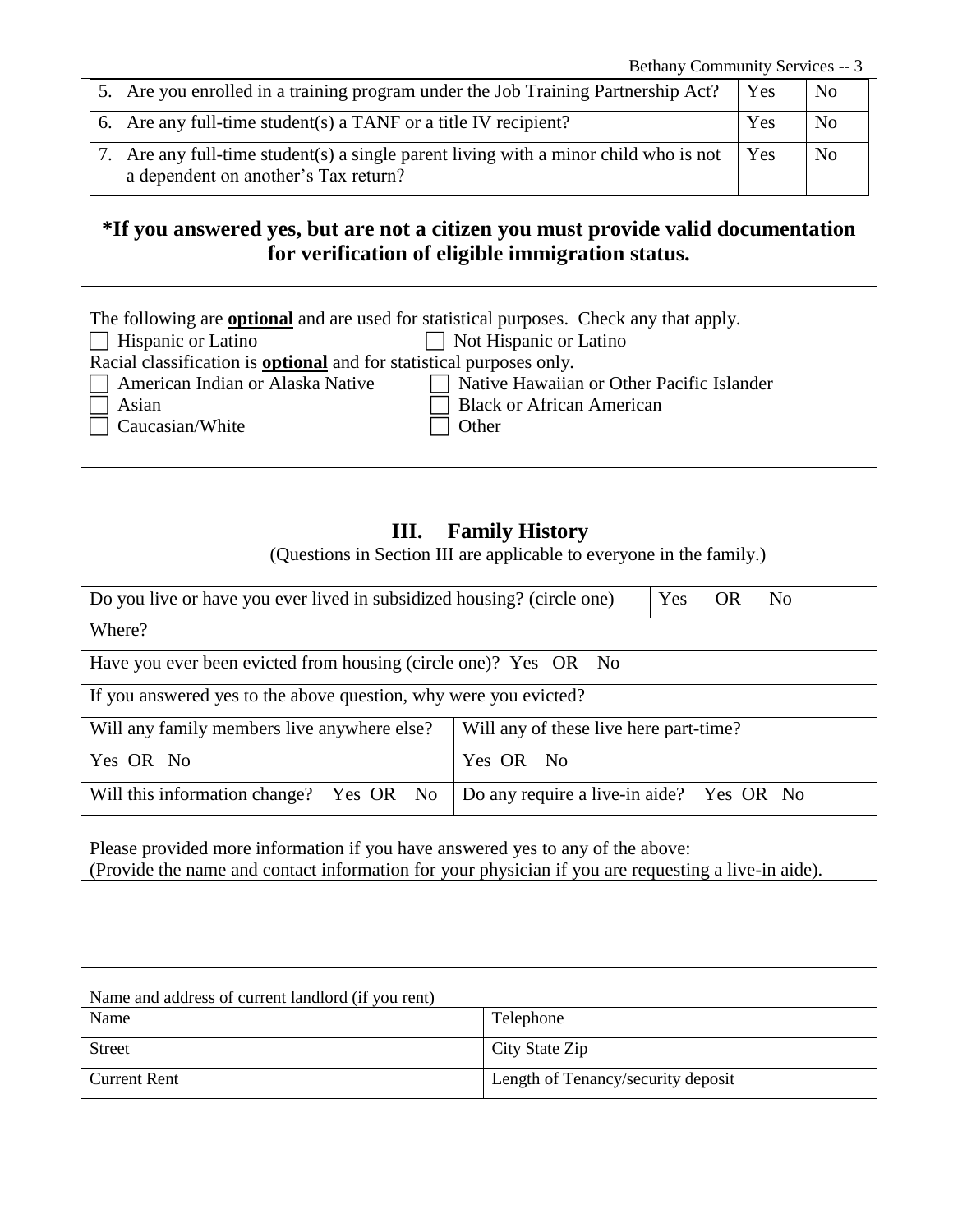Please give the following information on any other landlords where you have lived in the past 5 years.

| Name                | Telephone                          |
|---------------------|------------------------------------|
| <b>Street</b>       | City State Zip                     |
| <b>Current Rent</b> | Length of Tenancy/security deposit |

#### **References:** Please provide three (3) personal references. Do not include family members.

| Name          | Telephone      |
|---------------|----------------|
| <b>Street</b> | City State Zip |
|               |                |
| Name          | Telephone      |
| <b>Street</b> | City State Zip |

| Name          | Telephone      |
|---------------|----------------|
| <b>Street</b> | City State Zip |

#### **Credit References:** Please provide three (3) credit references.

| Name                  | $\mathbf{r}$<br>l'elephone |
|-----------------------|----------------------------|
| <b>Account Number</b> | <b>Amount Due</b>          |

| Name                  | Telephone         |
|-----------------------|-------------------|
| <b>Account Number</b> | <b>Amount Due</b> |
|                       |                   |

| Name                  | <b>TT</b><br>Felephone |
|-----------------------|------------------------|
| <b>Account Number</b> | <b>Amount Due</b>      |

#### **Priorities:**

One of the following may give you priority in this rental process. If you answer "yes" you must attach documentation in order to be placed on a special waiting list.

| 1. Do you live in housing that has been documented as substandard or in code                | Yes | N <sub>0</sub> |
|---------------------------------------------------------------------------------------------|-----|----------------|
| violation?                                                                                  |     |                |
| 2. Can you document that you are homeless and have no night time residence?                 | Yes | No.            |
| 3. Have you been forced to leave your home due to natural disaster or<br>government action? | Yes | N <sub>0</sub> |
| 4. Can you document that you are paying more than 50% of your income for<br>housing?        | Yes | $N_{\Omega}$   |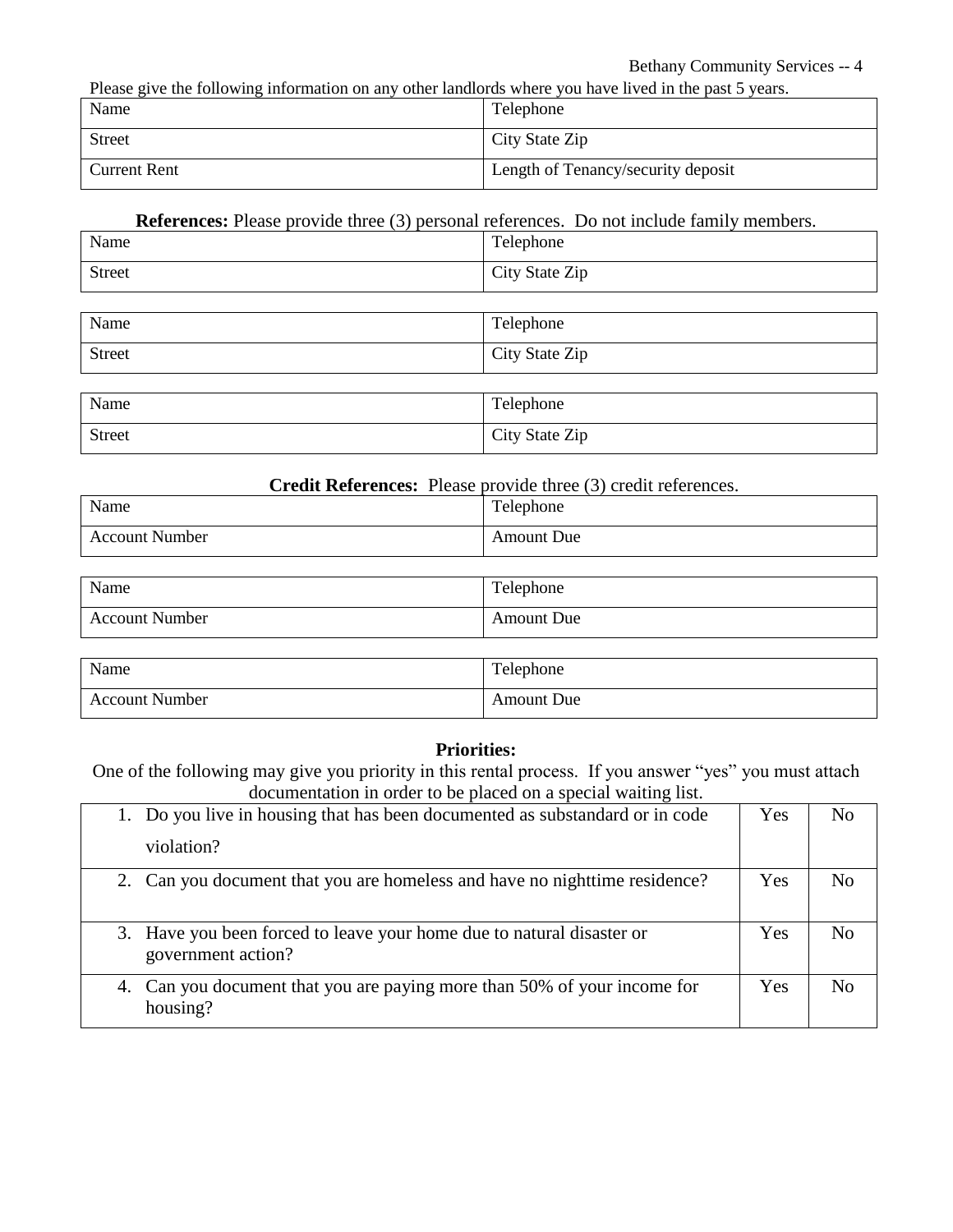#### **Legal History:**

Please answer these questions about your legal history. You will be asked to sign a criminal records search release form at a later date. Your answers will be used to determine eligibility. Failure to answer these questions may result in your application being rejected.

| 1. Have you or any member of your household been charged or convicted of a<br>felony or any other involving fraud, dishonesty, or violence?                                                                              | Yes        | N <sub>o</sub>     |
|--------------------------------------------------------------------------------------------------------------------------------------------------------------------------------------------------------------------------|------------|--------------------|
| 2. Do you or any member of your household use an illegal drug or other<br>controlled substance?                                                                                                                          | Yes        | N <sub>o</sub>     |
| 3. Have you or any member of your household been charged or convicted of<br>distribution or manufacture of an illegal drug or controlled substance?                                                                      | <b>Yes</b> | $\overline{N}_{0}$ |
| 4. Have you/your spouse/co-applicant used different names from the names on<br>his application?                                                                                                                          | Yes        | N <sub>o</sub>     |
| 5. Have you/your spouse/co-applicant ever been evicted or involuntarily<br>removed from rental housing due to fraud, non-payment of rent, failure to<br>cooperate with certification procedures or for any other reason? | <b>Yes</b> | N <sub>0</sub>     |
| 6. Is the applicant or any member of the household subject to a state sex<br>offender lifetime registration requirement?                                                                                                 | <b>Yes</b> | $\overline{N}$     |

If you answered yes to any of the above, please explain below.

| Do you plan to have pets living in your unit? |  |  |  |  |
|-----------------------------------------------|--|--|--|--|
|                                               |  |  |  |  |

|                                                             | _____ | _____<br>_____<br>_____ |        |        |
|-------------------------------------------------------------|-------|-------------------------|--------|--------|
| $\overline{\mathbf{x}}$<br>$V \alpha c$<br>1 C <sub>2</sub> | ΝO    | Type of Pet             | Weight | Height |

How did you hear about Bethany (Merrivista)?

### **IV. Financial Information**

**Earned Income:** include wages, salary, alimony, child support, social security, supplemental security income, IRA's, 401(k)'s, 403(b)'s, Veteran's or other Pensions,  $A$ nnuities, etc.

| Alliquities, etc.          |                            |  |
|----------------------------|----------------------------|--|
| Household Member Last Name | First Name, Initial        |  |
| Type of Income             | Estimated Annual Income \$ |  |
| Name of Income Source      |                            |  |
| <b>Address</b>             | City, State, Zip           |  |
| <b>Contact Person</b>      | Telephone                  |  |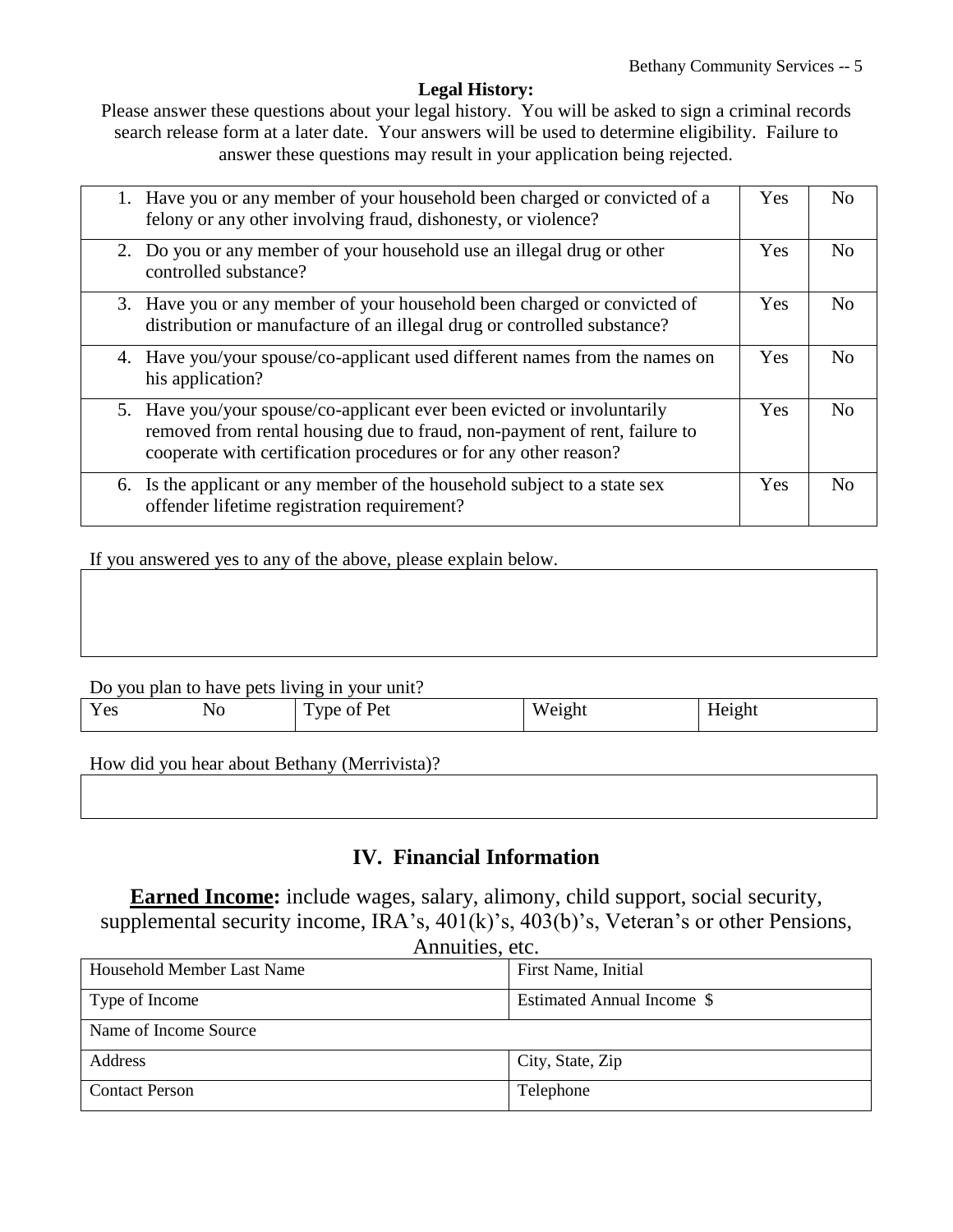| Household Member Last Name | First Name, Initial        |
|----------------------------|----------------------------|
| Type of Income             | Estimated Annual Income \$ |
| Name of Income Source      |                            |
| Address                    | City, State, Zip           |
| <b>Contact Person</b>      | Telephone                  |

| <b>Household Member Last Name</b> | First Name, Initial        |
|-----------------------------------|----------------------------|
| Type of Income                    | Estimated Annual Income \$ |
| Name of Income Source             |                            |
| Address                           | City, State, Zip           |
| <b>Contact Person</b>             | Telephone                  |
|                                   |                            |
| <b>Household Member Last Name</b> | First Name, Initial        |
| Type of Income                    | Estimated Annual Income \$ |
| Name of Income Source             |                            |
| Address                           | City, State, Zip           |
| <b>Contact Person</b>             | Telephone                  |

**Assets***:* include checking accounts, savings accounts, trusts, savings bonds, certificates of deposit, real estate, life insurance policies, mutual funds, stocks, and bonds

| Household Member Last Name   | First Name, Initial      |
|------------------------------|--------------------------|
| Current Total Value of Asset | Annual Income from Asset |
| Financial Institution/Bank   | Type of Asset            |
| <b>Address</b>               | City, State, Zip         |
| <b>Contact Person</b>        | Telephone                |

| Household Member Last Name   | First Name, Initial |
|------------------------------|---------------------|
| Current Total Value of Asset | Annual Income       |
| Financial Institution/Bank   | Type of Asset       |
| Address                      | City, State, Zip    |
| <b>Contact Person</b>        | Telephone           |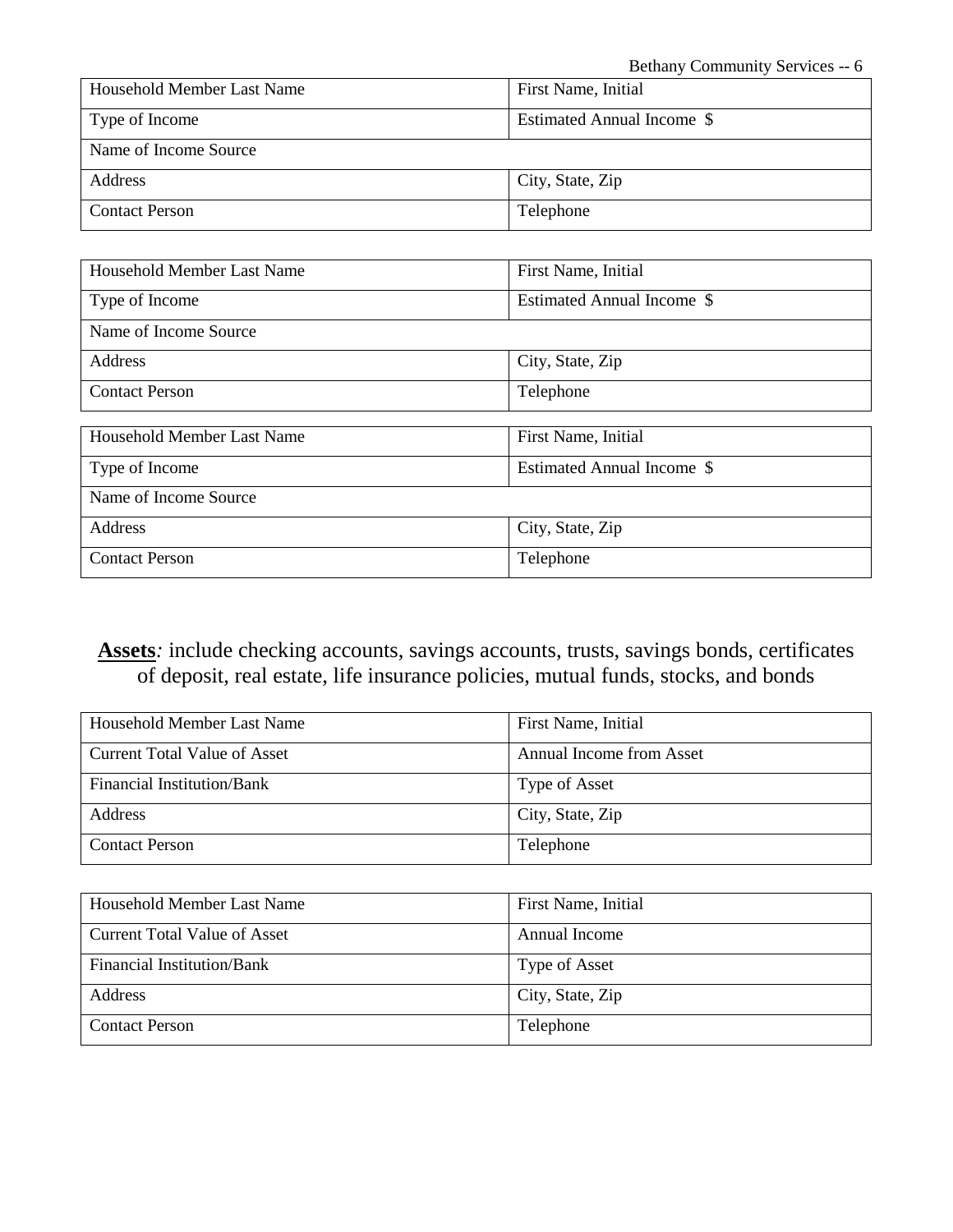| Household Member Last Name          | First Name, Initial |
|-------------------------------------|---------------------|
| <b>Current Total Value of Asset</b> | Annual Income       |
| Financial Institution/Bank.         | Type of Asset       |
| Address                             | City, State, Zip    |
| <b>Contact Person</b>               | Telephone           |

## **Disposed Assets:** Include assets disposed of, given away or any trust you have established within the last two years.

| Did you dispose of any assets in the past two (2) years?                                                               |          |     | Yes            | N <sub>o</sub> |
|------------------------------------------------------------------------------------------------------------------------|----------|-----|----------------|----------------|
| If yes, type of asset                                                                                                  | Location |     |                |                |
| <b>Appraised Market Value</b>                                                                                          |          | \$  |                |                |
| Mortgage or outstanding loans balance due                                                                              |          | \$  |                |                |
| Amount of annual insurance premium                                                                                     |          | \$  |                |                |
| Amount of most recent tax bill                                                                                         |          |     | \$             |                |
| Have you sold/disposed of any property in the last two years?                                                          |          | Yes | N <sub>o</sub> |                |
| Date of transaction<br>If yes, type of property                                                                        |          |     |                |                |
| Market value when sold/disposed                                                                                        |          |     | \$             |                |
| Amount sold/disposed for                                                                                               |          |     | \$             |                |
| Have you disposed of any assets in the last 2 years (set up an Irrevocable Trust or given<br>away money to relatives)? |          |     | Yes            | N <sub>o</sub> |
| Date of disposition<br>If yes, describe the asset                                                                      |          |     |                |                |
| Amount disposed                                                                                                        |          | \$  |                |                |
| Do you have any other assets not listed above (excluding personal property)?                                           |          | Yes | N <sub>o</sub> |                |
| If yes, please list                                                                                                    |          |     |                |                |

## **Expenses:** include only expenses related to medical conditions or handicaps

| Household Member Last Name | First Name, Initial         |
|----------------------------|-----------------------------|
| Type of Expense            | <b>Annual Total Expense</b> |
| Provider Name              |                             |
| Address                    | City, State, Zip            |
| <b>Contact Person</b>      | Telephone                   |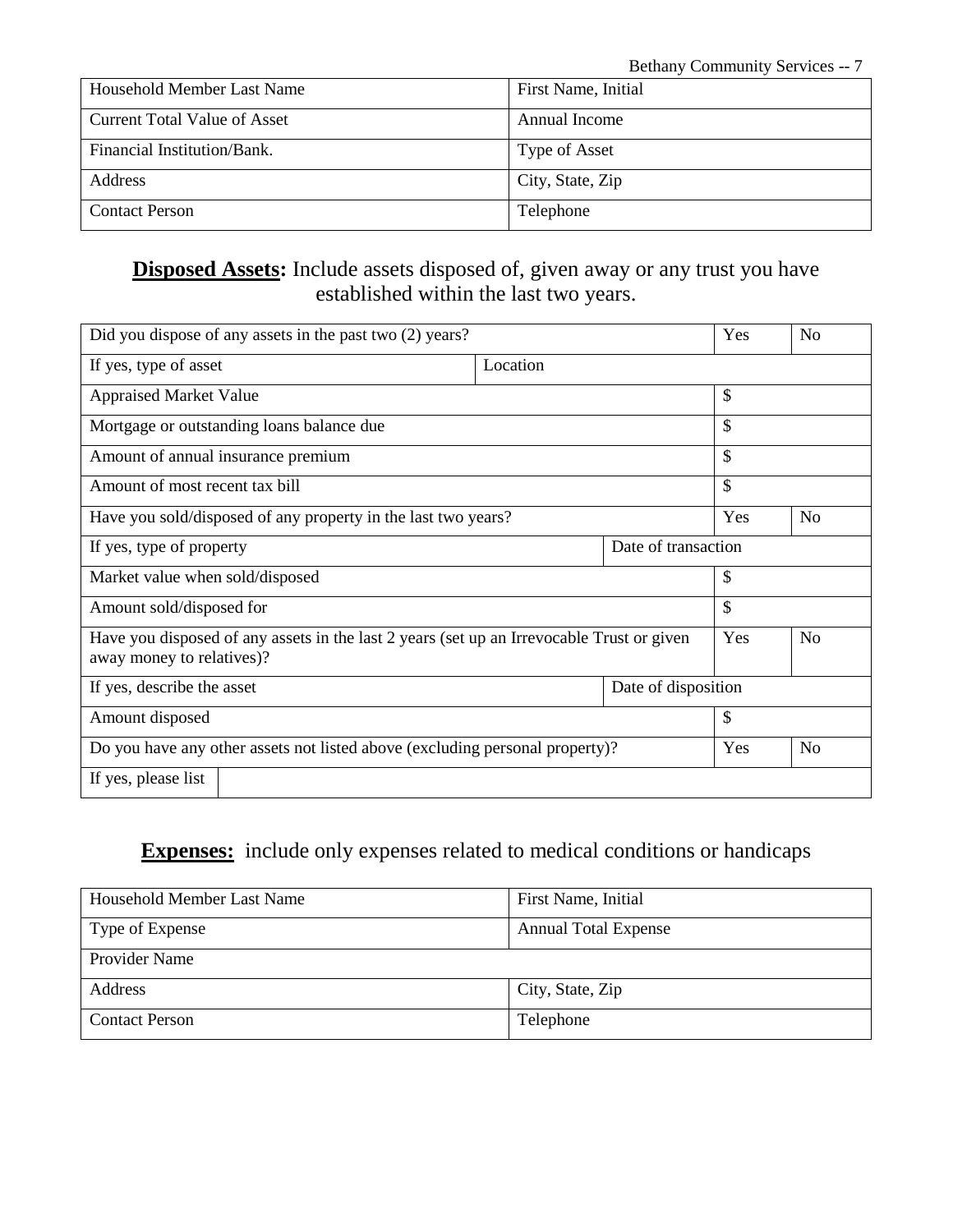| Household Member Last Name | First Name, Initial         |  |
|----------------------------|-----------------------------|--|
| Type of Expense            | <b>Annual Total Expense</b> |  |
| Provider Name              |                             |  |
| Address                    | City, State, Zip            |  |
| <b>Contact Person</b>      | Telephone                   |  |

## **Total from each source on the previous pages**

| <b>Earned Income</b> | <b>Annual</b><br><b>Income</b> |  |
|----------------------|--------------------------------|--|
|                      |                                |  |
|                      |                                |  |
|                      |                                |  |
|                      |                                |  |
|                      |                                |  |
| <b>Annual Total</b>  |                                |  |

| <b>Income from Assets</b> | <b>Total</b><br><b>Annual</b> |               |  |
|---------------------------|-------------------------------|---------------|--|
|                           | <b>Value</b>                  | <b>Income</b> |  |
|                           |                               |               |  |
|                           |                               |               |  |
|                           |                               |               |  |
|                           |                               |               |  |
| <b>Annual Total</b>       |                               |               |  |

| <b>Deduct Medical expenses</b>    | <b>Monthly</b> | <b>Annual Exp.</b> |  |
|-----------------------------------|----------------|--------------------|--|
|                                   |                |                    |  |
|                                   |                |                    |  |
|                                   |                |                    |  |
|                                   |                |                    |  |
|                                   |                |                    |  |
| <b>Subtract this annual total</b> |                |                    |  |

**Grand Total Income less Medical expenses**

**Grand Total From Previous Year**